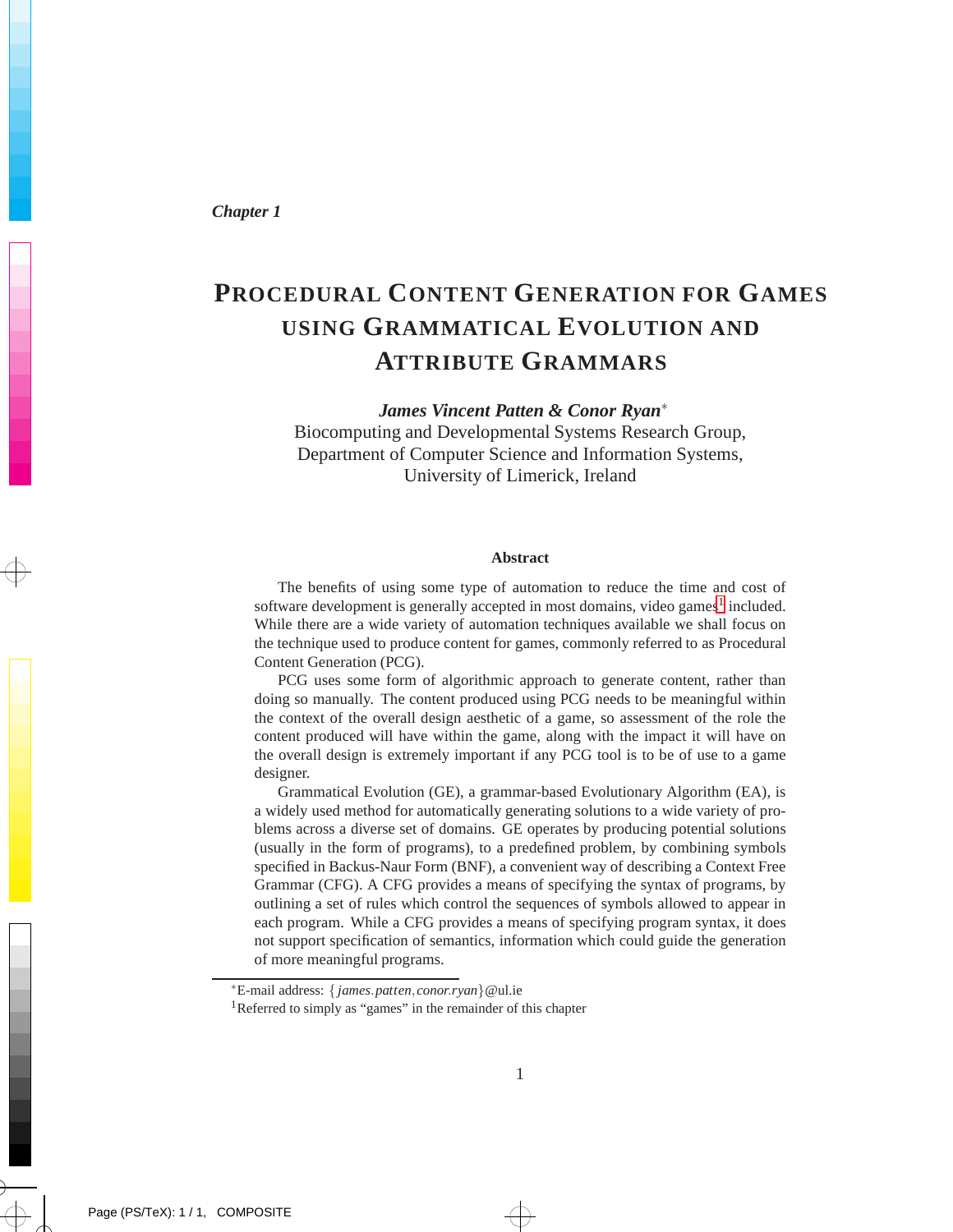Taking the generation of levels for a 2D Platformer game for example, using a CFG, we could describe the syntax of tile layouts that make up a level. While layouts produced would be syntactically correct they may be unplayable, e.g. contain gap too large for player avatar to jump over. Allowing designers to also specify level semantics will help overcome issues such as this and also allow designer better encode known useful layouts. A CFG can be extended by annotating production rules with semantic functions, where necessary, to become an Attribute Grammar (AG).

Standard GE systems use CFG, so we propose adding AG support before using GE as a means of PCG for games. We highlight the benefits of using an AG over a CFG, detailing how having the ability to encode both syntactic and semantic information can make GE a better PCG method in the context of games.

# <span id="page-1-0"></span>**1. INTRODUCTION**

A game is an amalgamation of a number of different components, some unique to a given game, other common to games within a similar genre. The ability of a game to entertain and engage a player, rests on the careful and considered design of interactions between the various components that make up the game.

Game designers need to carefully balance the level of difficult of challenge(s) presented with the level of skill the player undertaking the challenge presented in the game. The goal of a designer is to create an experience that has the best chance of delivering the optimal entertainment experience to the player. To have a chance of delivering this optimal experience a designer needs to carefully consider a number of items. One key item that needs to be considered is the gameplay (challenges presented combined with the actions allowed to overcome them). To have a chance of being optimally entertained a player needs to enter a state where they feel a balance between the difficulty of challenge presented, the actions allowed to overcome challenge and the level of skill they possess. This is commonly referred to as a "Flow State" and was first suggested by Mihaly Csíkszentmihályi [\[3\]](#page-10-0).

Although Csíkszentmihályi's initial investigations into flow state were undertaken by examining the performance of workers as they carried out the tasks related to their jobs, the importance of understanding the flow state, and how to achieve it, is generally accepted by game designers. Commonly used game design techniques such as *Dynamic Difficulty Adjustment* and the various ranking systems used to pair human competitors in multiplayer games show this. There has also been a number of academic publication of game design research carried out using Csíkszentmihályi's findings [\[2\]](#page-10-1) [\[11\]](#page-10-2).

Correctly balancing game components with player skill and experience is a complicated task and the success or failure of many games rests on achieving this balance, regardless of the quality of graphics, animations, audio, etc. in the game. This balance is often found from the continuous iteration of an initial prototype or design. Providing designers with tools that allow them to more quickly develop initial prototypes and assess initial design ideas will help greatly reduce both development time and cost. For this reason a number of researchers have and continue to investigate various machine learning and artificial intelligence (AI) techniques that may help designers to create content for their games.

 $\rightarrow$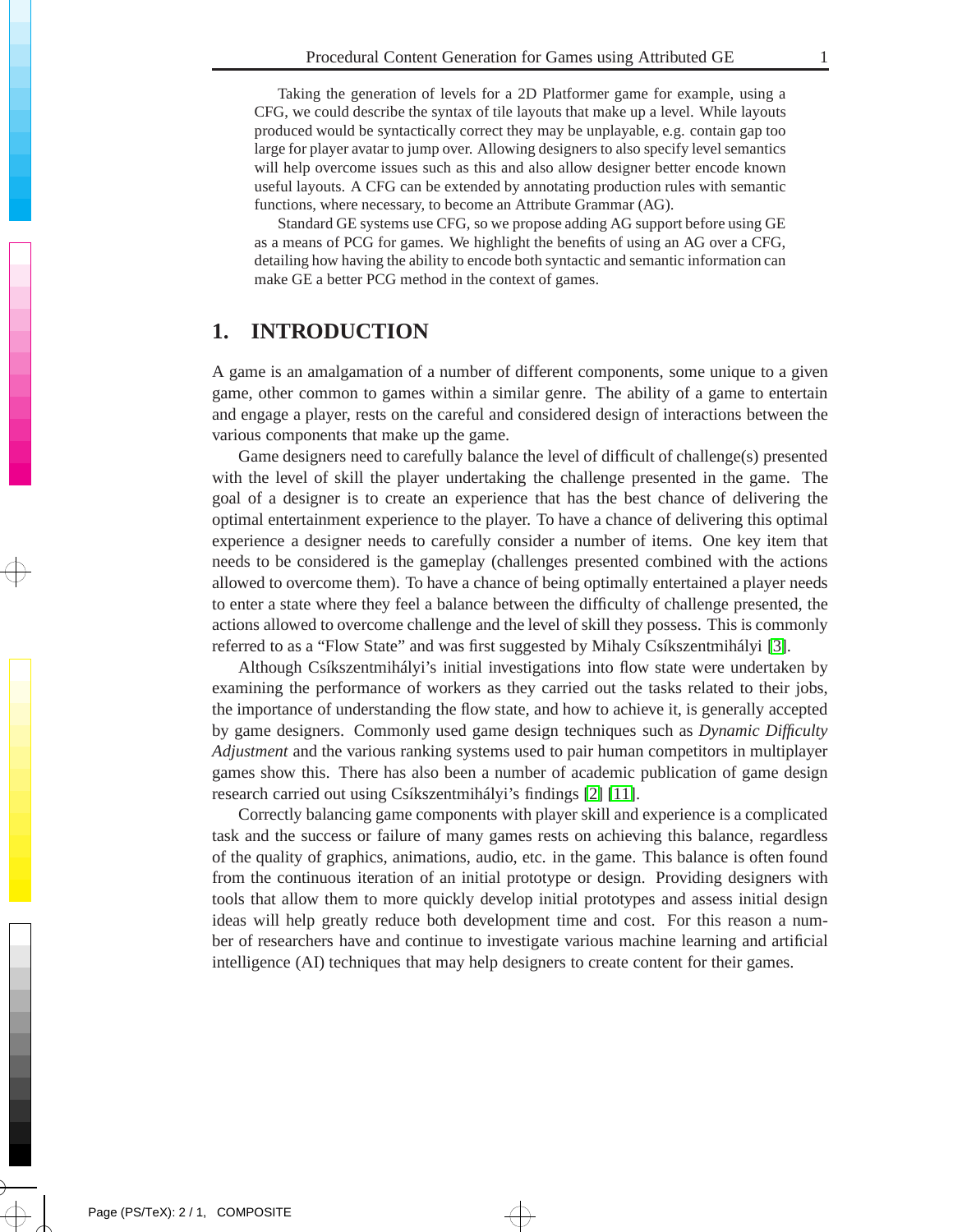### **1.1. Grammatical Evolution**

<span id="page-2-0"></span>Since it was first introduced [\[8\]](#page-10-3), Grammatical Evolution (GE) has been successfully applied to solve a wide range of problems across a diverse set of domains. GE, along with other evolutionary computation techniques such as Genetic Algorithms (GA) [\[6\]](#page-10-4) and Genetic Programming (GP) [\[7\]](#page-10-5) have also been used to tackle problems in the domain of game design and development, e.g. the automatic generation of character behaviours [\[9\]](#page-10-6).

GE uses the principles of natural evolution, as outlined by Darwin [\[4\]](#page-10-7), to evolve populations of individuals over a number of generations. Each new generation is produced by running a number of well defined operations on individuals in the current one. These operations are reproduction, crossover and mutation.

#### **Reproduction**

Individual gets copied directly to new population without modification

#### **Crossover**

Contents of two individuals (parent) get copied and then combined to produce new individuals (children)

#### **Mutation**

Individual gets copied and then some part of it is randomly changed to produce a new individual

The probability of a program being selected from a population for reproduction, crossover or mutation is based on what fitness score is was assigned. A fitness score is a value indicating a GE systems level of confidence that a given individual has potential to solve the problem GE is tackling. Individuals with a higher fitness have a greater probability of being selected so less fit individuals will eventually disappear from the population (similar to what happens in the natural world, i.e. "survival of the fittest").

These evolutionary operations are similar those used in GA and GP, but there is one significant difference found in GE. An individual in a GE population is comprised of two distinctive parts, a genotype and a phenotype. A genotype is a list of values, usually stored as bit strings, with the phenotype being the program that results from mapping the genotype based on a set of production rules outlined in by a Context Free Grammar (CFG). In GE the various evolutionary operation are carried out on the genotype of an individual and each time the genotype get modified, the phenotype is generated by again performing a mapping. This mapping is deterministic, i.e. if we had two identical genotypes we would expect their mapping to result in the same phenotype. The CFG grammar used by GE is usually stored in Backus-Naur Form (BNF).

The production rules a CFG specifies ensure that a genotype will produce a syntactically valid phenotype (program) in a given language. A CFG will contain non-terminal and terminal type symbols (in BNF all non-terminals have preceding *<* and trailing *>*. Nonterminals may appear on the left and/or right-hand side of a production rule, while terminals may only appear on the right hand side. Productions rules are selected to expand nonterminals until the expansion eventually leads to a terminal, at which point a mapping of genotype to phenotype is completed. An general example of a CFG that specified the rules for generating linear equations can be seen in Table [1.](#page-3-0)

 $\rightarrow$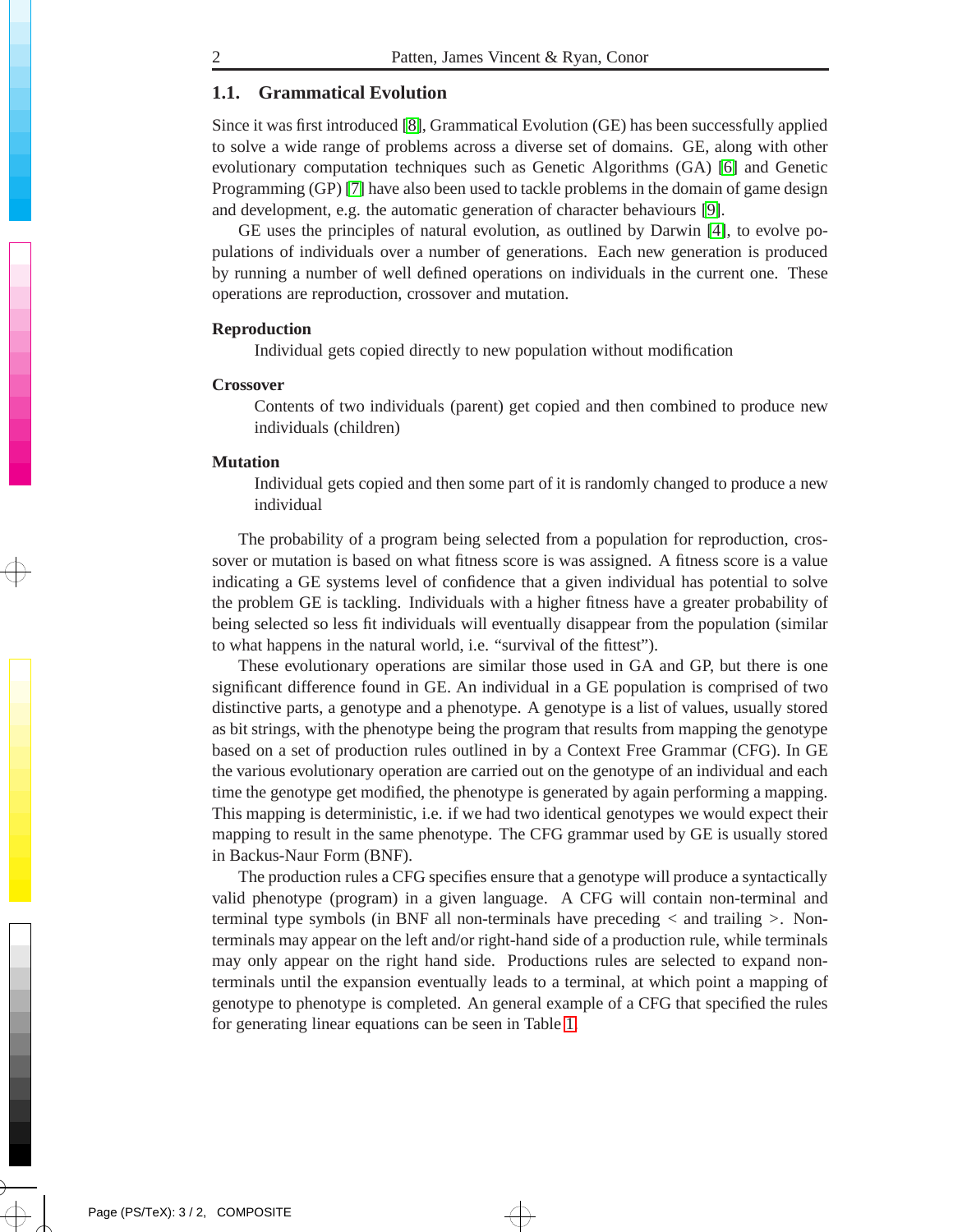```
\langle \text{expr} \rangle ::= \langle \text{expr} \rangle \langle \text{opp} \rangle|\quad ( <expr> <op> <expr> )
                       var
<op> ::=| -
                       \ast| /
\langle \text{var} \rangle ::= X
                | 1.0
```
<span id="page-3-0"></span>Table 1. Linear equation CFG specification expressed in BNF

The result of mapping a genotype to a phenotype is deterministic because the values of genotype bits strings are used to choose which production rule to apply, when there is more that one valid choice. Production rule choice is determined by the remainder of division (i.e. the modulo) of a genotype bit string by the number of production rule choices.

Mapping starts with the left most bit staring in the genotype list with mapper traversing list from left to right with each new production choice. An intermediate tree structure, commonly referred to as a "derivation tree" results. This derivation tree contains both nonterminal and terminal symbols and the phenotype, can be extracted from it by performing a Depth First Search (DFS) it and storing only terminal symbols encountered, giving use a parse tree (phenotype).

An example genotype can be seen in Table [2](#page-3-1) along with the derivation tree produced by its mapping in Figure [1](#page-4-0) and the parse tree in Figure [2.](#page-4-1)

| 201   150   47   63   221   125   112   143   220   23   55   221   110   89 |  |
|------------------------------------------------------------------------------|--|
|------------------------------------------------------------------------------|--|

#### <span id="page-3-1"></span>Table 2. Example Genotype

The phenotype of each individual in a population is used, in combination with a user defined fitness function to assign fitness score. The complexity of a fitness function and the difficulty of expressing it depends very much on the type of problem GE is finding a solution for. The sample CFG, outlined in Table [1,](#page-3-0) produced linear equations which can be evaluated directly by most modern computer systems. This may not be the case in a less well defined domain, such as games.

This mapping which converts a genotype to a phenotype is one of most powerful features of GE. The grammar is insulated or decoupled from the evolutionary sub-system, as GE performs all evolutionary operations on genotype and phenotype is generated based on the grammar. This decoupling means that as long as GE has access to a valid, well formed grammar and a fitness function it can evolve programs in any language.

 $\rightarrow$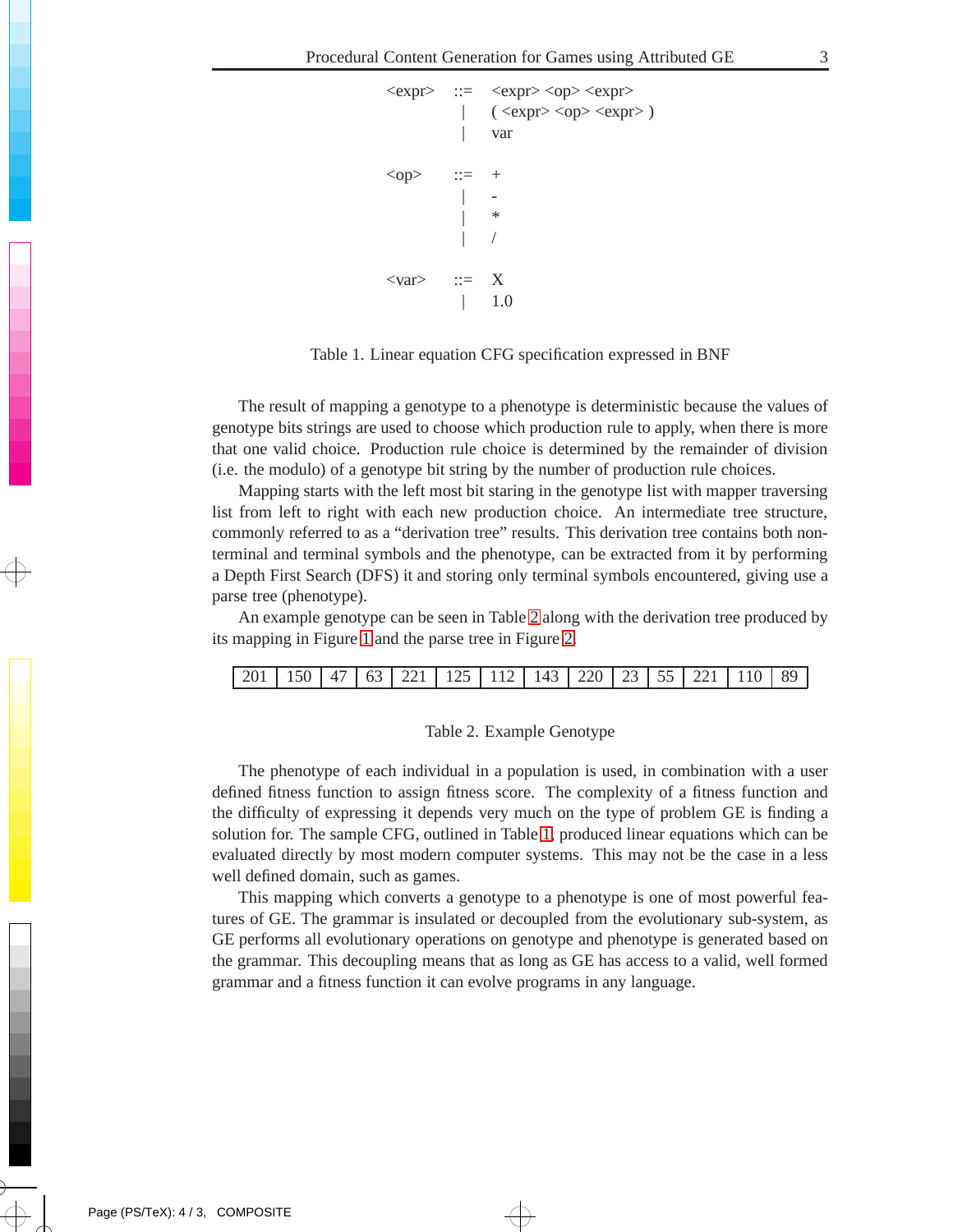

Figure 1. Derivation Tree produced from mapping genotype in Table [2](#page-3-1)

<span id="page-4-0"></span>

Figure 2. Parse Tree resulting from a DFS traversal of derivation tree in Figure [1](#page-4-0)

### <span id="page-4-1"></span>**1.2. Procedural Content Generation**

<span id="page-4-3"></span>Procedural content generation (PCG) is the creation of content automatically using some form of algorithm. Our focus in this chapter is the use of PCG to create level layouts for 2D Platformer type games. For the purposes of our discussions we will refer to the game Super Mario Bros.

In order to be able to automatically generate content for Super Mario Bros we need to be aware of types of components that could appear in a level, along with valid configurations they be place in. Take the following general list of components in Super Mario  $Bros<sup>2</sup>$  $Bros<sup>2</sup>$  $Bros<sup>2</sup>$ 

- As Super Mario Bros is 2D, each level can be considered as a grid of tiles placed side by side
- The grid will be X tiles tall and Y tiles wide
- Each tile can be one of the following types:

#### **Solid**

Collisions Enabled.

 $\rightarrow$ 

<span id="page-4-2"></span> $2$ By no means a complete specification of the components, but sufficient for the purpose of our discussions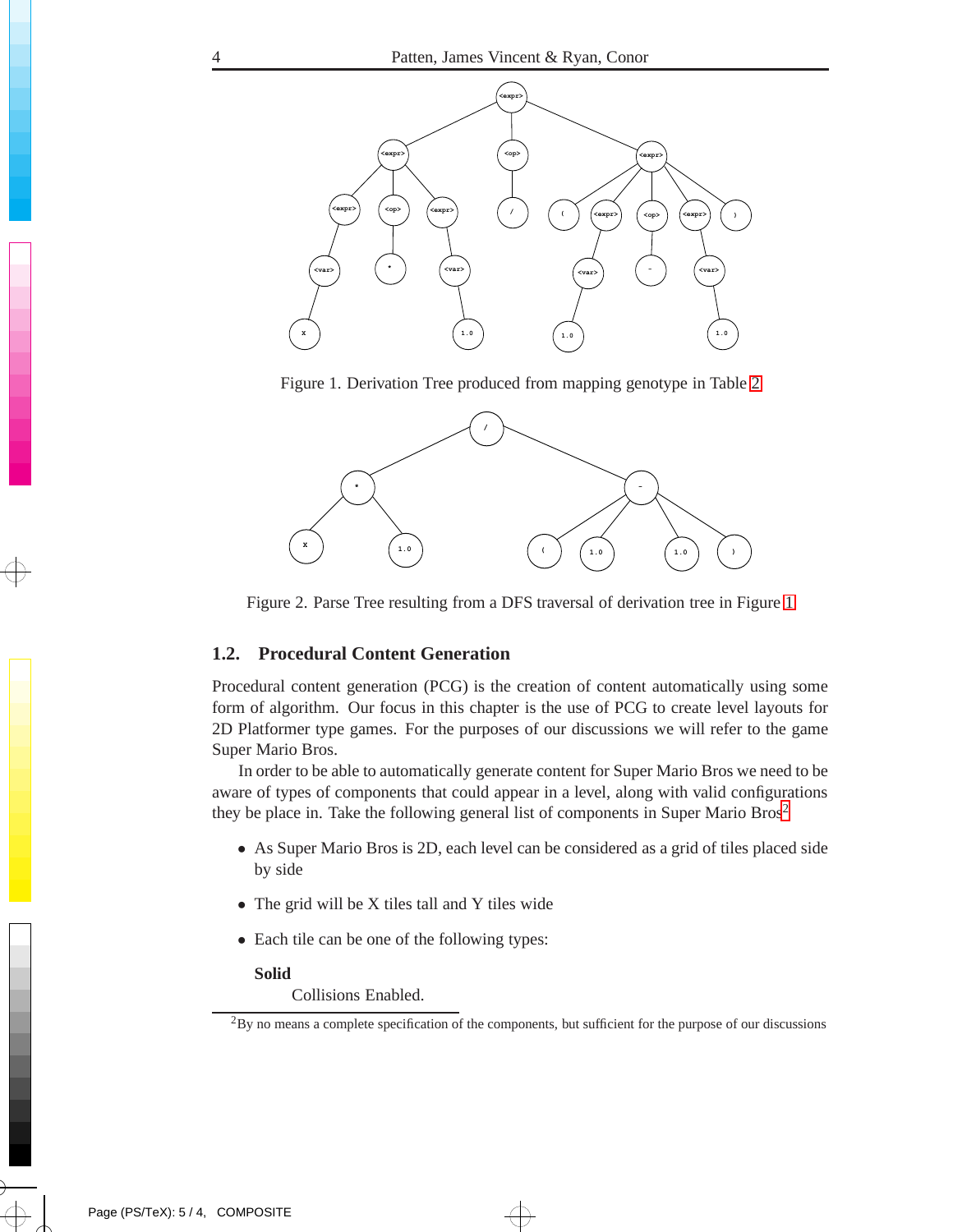Acts like a block. Player avatar, enemies, etc. cannot pass though it.

#### **Empty**

Collisions Disabled.

Acts like empty space, player avatar, enemies, etc. pass though it

#### **Start**

Position player avatar will be placed when level starts

### **End**

Position player avatar must reach to complete level

### **Enemy**

One of the various enemy types found in the game

#### **Reward**

One of the various reward types found in the game (coins, powerup, etc.)

The layout of the tiles of a level, will have a large influence on now entertaining and engaging a player finds a level. Any PCG system, for producing Super Mario Bros level tile layouts, needs to be able to avoid producing levels which player may find boring or worst be unable to complete (i.e. level is deemed unplayable).

Looking at the tile layouts in Super Mario Bros we see that a number of variations or common groupings of tiles are found across the levels such as, collection of one or more raised solid tiles to produce a platform, platform with enemy and / or reward, collection of empty tiles to wide to jump with platform in between, etc. These tile groupings are a deliberate design technique used by game designer to introduce a challenge in the level.

Using initially simple tile groupings at the beginning and then as the levels progress, use subtle variations of groupings to ensure player experience (gained playing the game) is offset by an increase in the intrinsic skill required to overcome the challenge. A PCG tool which could incorporate this type of design information could only help improve the overall quality of the content produced.

# **2. CONTENT GENERATION USING GE**

The complexity of a PCG method will very much depend on the underlying complexity of the context being generated, i.e. in a domain such as game the context being generated my be the result of combining a number of lower level components. This is true also if we were to use GE as a means for PCG for games but, as was highlighted in Section [1.1.,](#page-2-0) one of the most powerful features of GE that its grammar if decoupled from its evolutionary system. This means that provided so long as the parts that could make up a solution can be describe in a grammar, GE can find the optimal combination of the parts. This means that GE could potentially be applied to content generation in a number of areas of game development, but in this chapter our focus is on the generation level layouts for 2D Platformers, and in particular game Super Mario Bros.

The performance of GE, as a means of automatic discovery, compares favourable to other techniques, especially when dealing with large fragmented search spaces<sup>[3](#page-5-0)</sup>. In

 $\rightarrow$ 

<span id="page-5-0"></span><sup>&</sup>lt;sup>3</sup>Set of all possible choices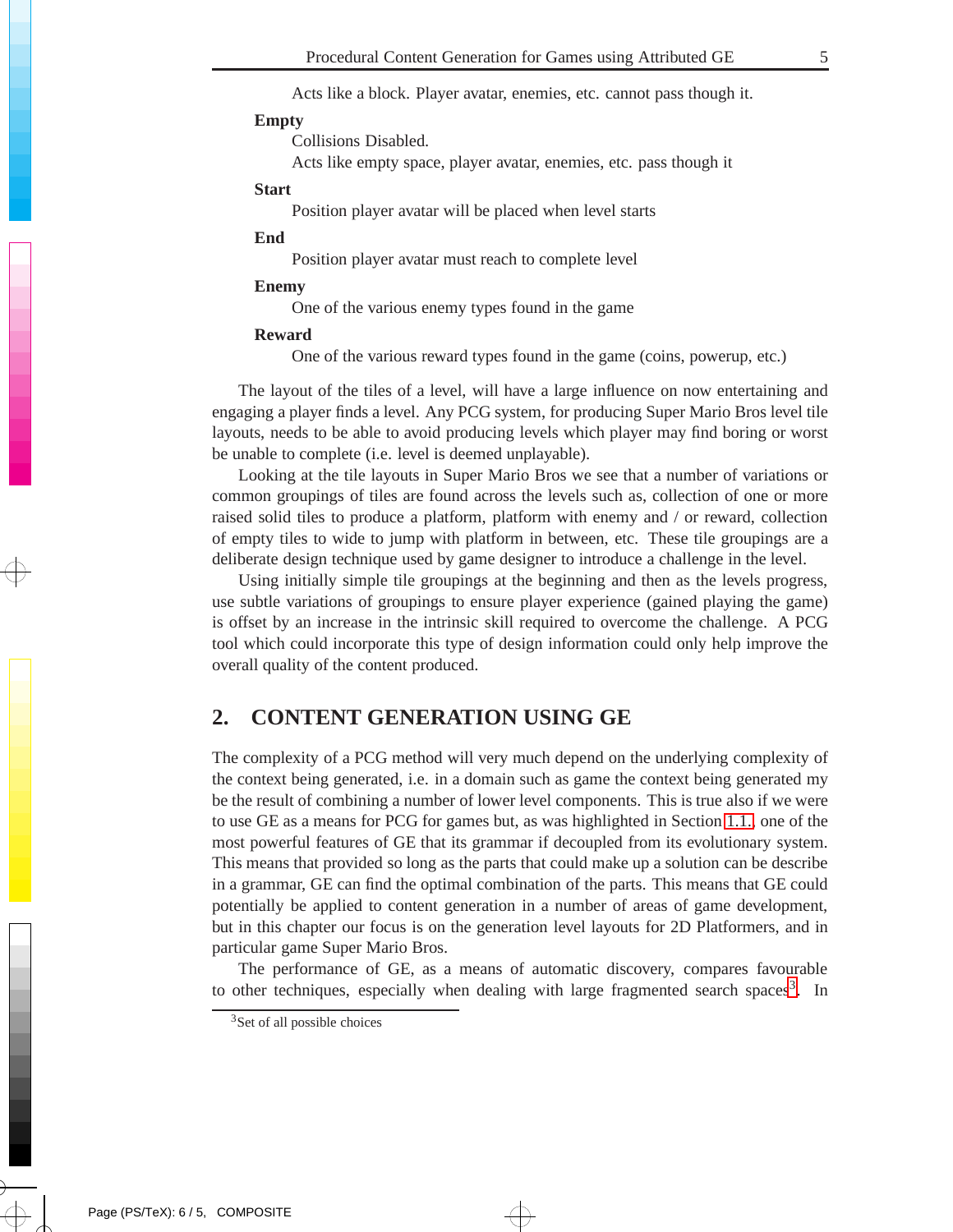Section [1.2.](#page-4-3) we described PCG for games and in particular generation of level layouts for 2D Platformers. This description, along with the description of GE in Section [1.1.,](#page-2-0) highlights the potential of GE as a means of PCG for games and suggest ways which standard GE configurations can be tailored to better optimise PCG for games.

The research of Shaker et al. [\[10\]](#page-10-8) shows that GE can indeed be used successfully as a means to automatically generate level layouts for Super Mario Bros. and by extension other 2D Platformers. Their research demonstrated that PCG using GE with CFG could produce syntactically correct level layouts which have a reasonably high level of probability of engaging players.

As highlighted in Section [1.,](#page-1-0) a key objective of game design is to entertain a player, to allow them enter a flow state. For a GE PCG system generate level layouts to do this the balance must be achieved by tailoring the grammar used along with the fitness function. We feel that a question that needs to be address is whether the expressive power of a CFG needs to be improved before a GE PCG gains wider acceptance.

As the name suggests, the selection of production rules in a CFG cannot have *context*, non-terminals are expanded without considerations of the terminals or non-terminals surrounding them. This means that by using CFG to specify production rules GE can ensure the syntax of programs it produces, but not their semantics. This means that GE may produce programs that are syntactically valid but semantically invalid. Looking at the parse tree in Figure [2](#page-4-1) we can see that it contains the following program:

$$
X - 1.0/(1.0 - 1.0) \tag{1}
$$

<span id="page-6-0"></span>Under the rules specified in Table [1](#page-3-0) this is a syntactically valid program. Looking closer we can see that regardless of the value that X takes, the program, in this case an equation, cannot be resolved. The equation contains a divide by zero which, in ordinary mathematics, is undefined making the entire equation undefined. Equation [1](#page-6-0) is syntactically valid but semantically invalid. The meaning or semantics of order a division operator and zero operand appear cannot be easily expressed by a CFG, as used by GE to generate a derivation tree during mapping or a genotype to a phenotype. To encode semantics GE would need to be able to pass information about the choice of terminal (i.e. divide operator) forward to allow it to influence subsequence production rule choices.

How does this apply to a GE PCG creating level layouts for a game like Super Mario Bros? The production rules in the CFG could express syntax of level layouts, but not information such as how a challenge difficulty in created form certain tile combinations or how the order that challenges are presented (which has a key impact or overall entertainment of player). Some of the levels layouts generated by GE would not only have very little chance of providing player with an entertaining experience, but may even fail to be playable. Some examples of level layouts with unplayable segments are highlighted in Figure [3.](#page-7-0)

The unplayable segments highlighted in Figure [3](#page-7-0) are as a result of the inability to specify semantic information, that could be used to help guide the level layout generation, in a CFG. For example, an empty tile should not be placed directly after a group of three other empty tiles (referred to as a "gap"), if we wish player avatar to be able to "jump over" the gap. The approach taken by Shaker et al. to mitigate this was to include terminals in their CFG that indicated groupings of tiles rather than just individual ones. The include groupings such as platform, hill and tube\_hill.

 $\rightarrow$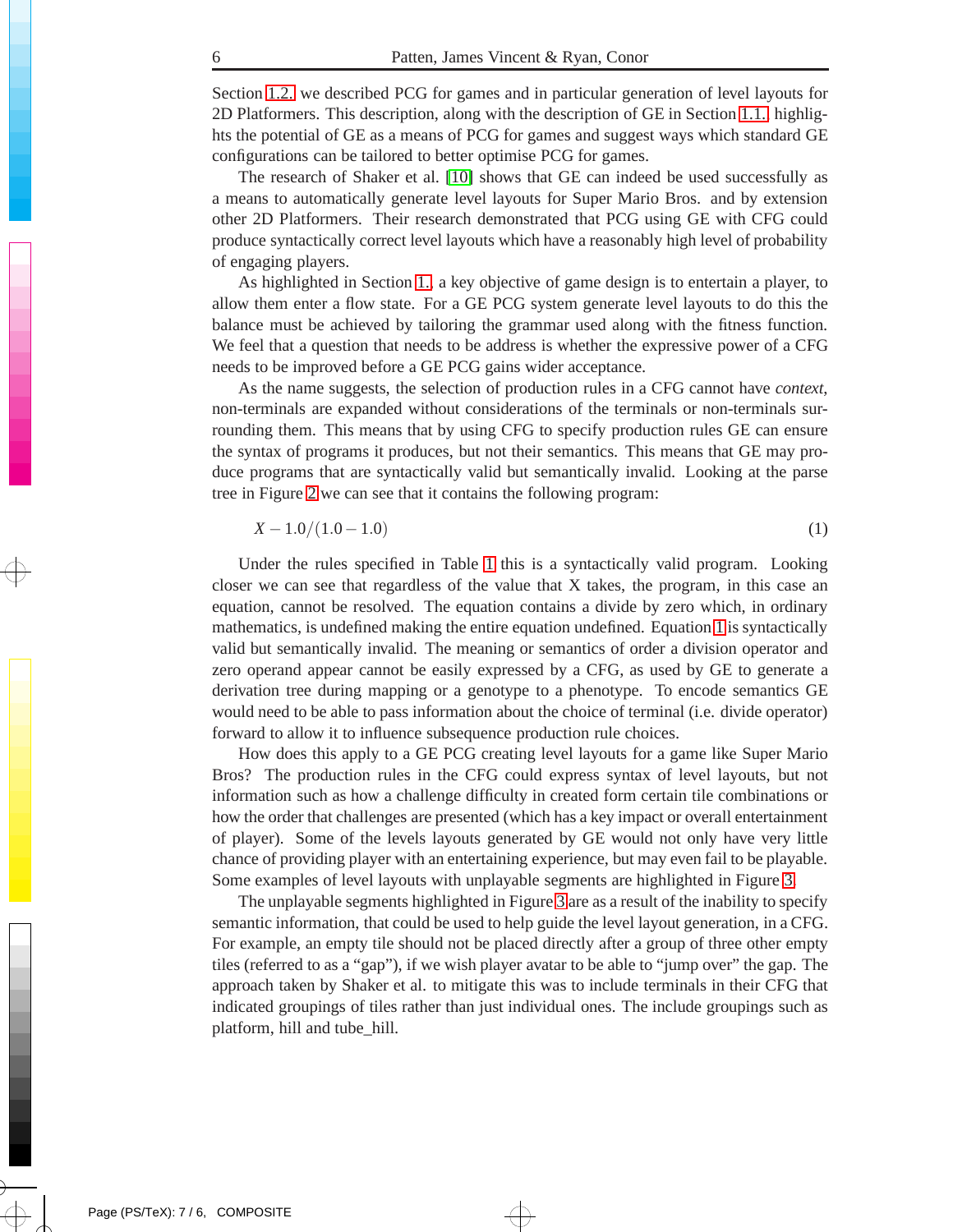

<span id="page-7-0"></span>Figure 3. Examples of unplayable level segments in 2D Platformer

While this is one possible approach to solve this problem, we suggest another. An approach which allows a level designer the desired semantic relationships between the tiles, rather than directing encoding tile grouping in the grammar. This would allow GE to discover tile groupings, which may include grouping that are engaging and entertaining, but designer did not initially envisage. It would also allow designers to prevent segments that they know are unplayable from being introduced into the level layout. In order to allow a GE system use semantics we cannot use the traditionally used CFG, we need to extended it to support Attribute Grammars.

# **3. CONTENT GENERATION USING ATTRIBUTED GE**

An Attribute Grammar (AG) is a form of grammar which supports the usage of values, called attributes, in its production rules. The usage of attributes means that AG has the ability to include semantic information, about the relationship between symbols in a production rule (in addition to the syntax information as in a CFG). In the case of GE these attributes provide a mechanism for passing information between the nodes of a derivation tree (as production rules are applied). This information can then be used to influence the terminal symbols that will appear generated parse tree. AG attributes can be divide into two types:

 $\bigoplus$ 

- Inherited Attributes
- Synthesised Attributes

 $\rightarrow$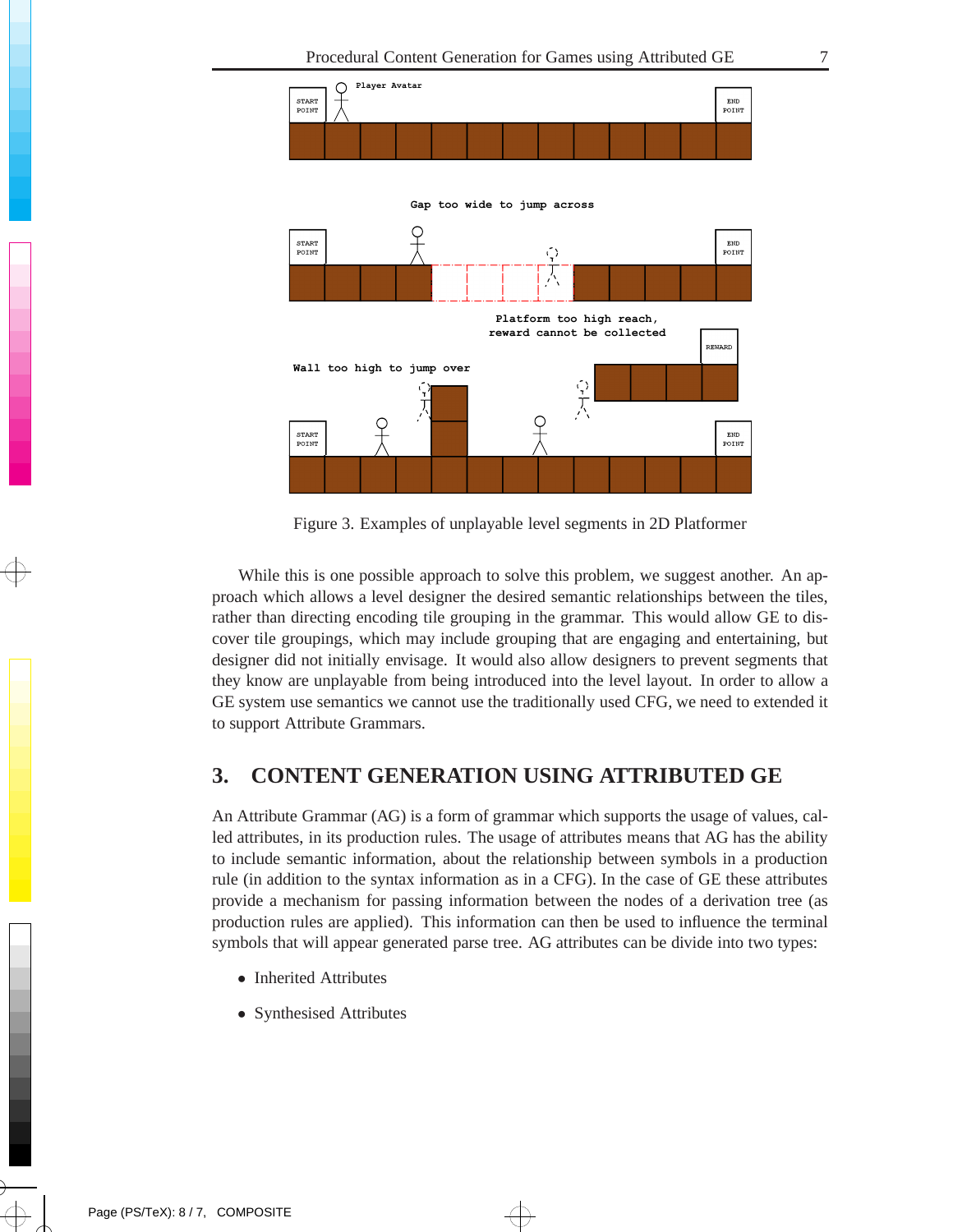In GE, inherited attributes are used to pass information down or across the nodes of the derivation tree, while synthesised ones are used to pass information up the tree. What this means is that as a derivation tree nodes are being generated information can be passed down, across and up the tree, meaning that production rules can have not only syntax but also semantics.

It is or belief that supporting the specification of semantic information in this way can help increase GE performance as a means of PCG, not only in the case of level layouts for 2D Platformers, but also for other areas of game design. The precision of specification required to generate the types of level layouts that a player is most likely to find entertaining has we feel best chance of being generated by a GE system using an AG specification.

Precision, timing and exploration are just some of the challenges traditionally found in 2D Platformers. The skill of precision to be able to make player avatar jump and land at a desired point (e.g. on the head of an enemy or at exact point on a platform), of timing to be able to land player avatar on the head of a moving enemy, of exploration to find rewards hidden in hard to reach areas of the level.

It is common level design technique used in games is to present a player with a "basic" version of a challenge initially and then, at a later stage in the level, present a similar challenge, only with an added dimension of difficulty. The logic behind this technique is to allows players gain an understanding of game mechanics, practising skills when stakes are low, early in a level. Later in the level when designer knows that a player has reached a certain level of skill a similar but more difficult challenge is presented (higher stakes and perhaps greater rewards). This technique has been shown again and again, across a wide array of games, to help increase player engagement and entertainment. Looking at the level layouts of Super Mario Bros. we can see this technique in operation.

The early portion of the first level does not have gaps for player to jump over so players can test there jumping precision skill without risk of falling down gap and losing a life. We can also see that the initial platform encountered does not contain any enemies, meaning that the precision challenge it presents has a low level of risk. Later in the level gaps are present which player avatar call fall down and lose a life. This increases the risk associated with making a precision jump. We also see that a platform appears which has two enemies present. This adds timing challenge to the original precision challenge and increasing the risks.

In each level of Super Mario Bros. the order challenges appear, along with the ways basic challenge types are combined, is carefully designed to optimise player experience, balancing degree of challenge with the increasing level of skill of player. This was highlighted a number of times as the best way to help player achieve a "flow state". This challenge order, combination and level of risk and reward alludes to an underlying relationship between the basic components (tiles) found in Super Mario Bros. For example we can see that:

- First time a skill is tested risk should be low (e.g. jumping onto a platform with non enemies)
- Use rewards to encourage player practice certain skills (e.g. the first platform encountered, along with having no enemies present, also contains rewards. This encourages player to master skill of jumping onto platforms)

 $\rightarrow$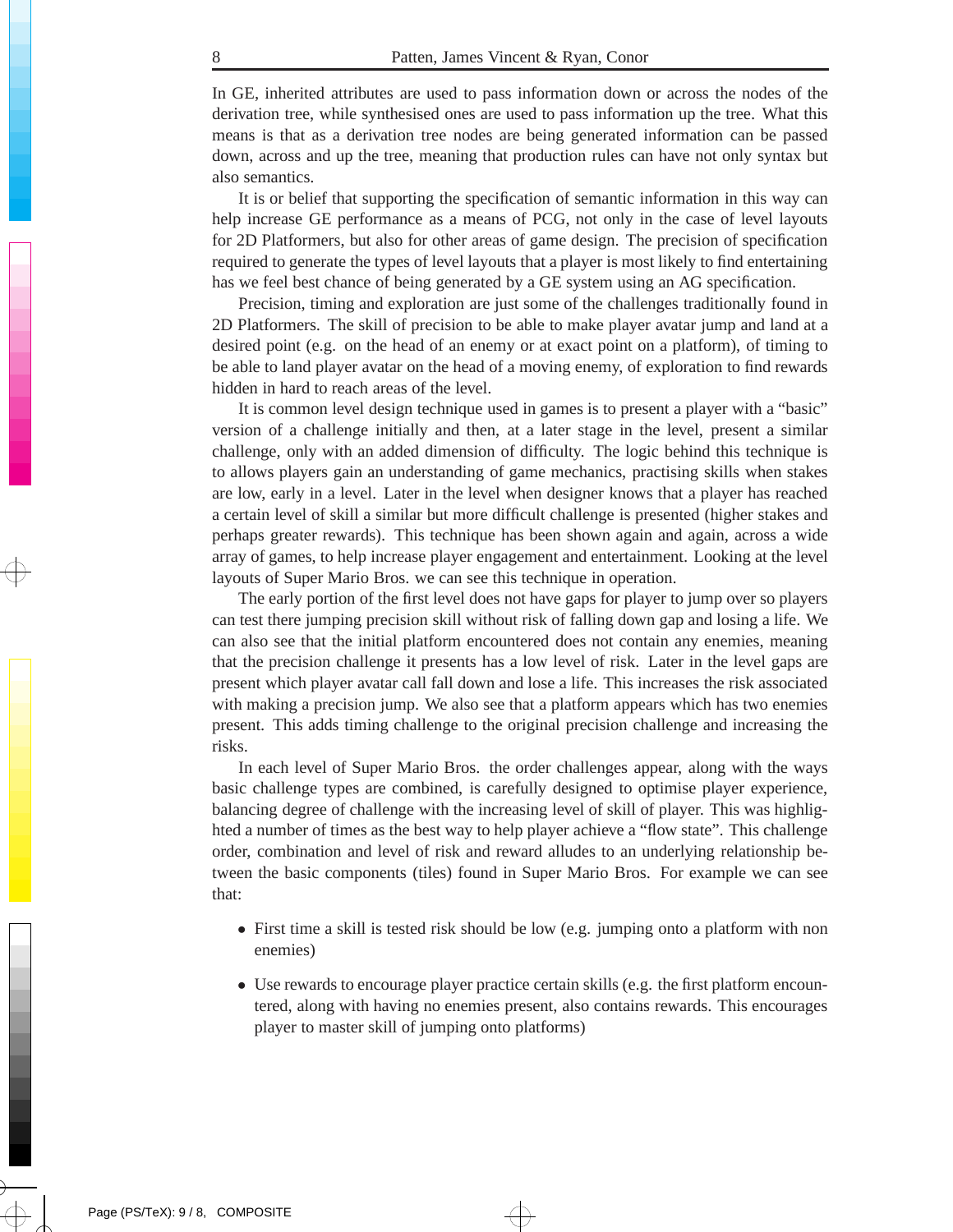When generating level layout using GE, in order to be able specify the relationships highlighted above a grammar needs to be able to handle semantics. As was already highlighted this is best accomplished with the use of an attribute grammar. As a derivation tree is generated the choices of tiles (terminals) in one part of the tree can influence the choices of tiles in another. This allows the generation of not only entertaining tile groupings, as highlighted above, but also prevents introduction of unplayable ones.

While it may take more time to create an AG than a CFG we feel that, in some domains e.g. games, the extra time is warranted if want GE to produce the best possible programs (potential solutions). Some problem domains also benefit more from the specification of semantics than others, we also feel games is one of these. In game design there is often a sense of emergence, of the whole being more than the sum of the parts. The behaviour of players, the approach to challenges, and their overall interaction with a game may not be exactly as a designer intended. Emergence in games can have a positive or negative effect on an overall experience of a player. We feel that a PCG system that used GE with an attribute grammar can have the best overall effect on the positives, while helping constrain the negatives.

# **4. CONCLUSION**

While we did not present an AG for use with a GE PCG system generating level layouts for Super Mario Bros. we do feel that the points highlighted do suggest that a properly defined AG could help a GE PCG system produce level layouts which have a greater probability of engaging and entertaining the player.

The importance of finding a balance between the level of difficulty of challenge presented and the level of skill of a player has long been understood by game designers. Most designers also understand the need to be quickly able to create prototypes of designs and test their potential of delivering an engaging and entertaining experience to a player. While we referred to the generation of level layouts for a 2D Platformer in this chapter, we feel that a PCG that uses GE and attribute grammars has the potential to also aid designers in the production of content for other areas also.

Most good game designers know the types and configurations of challenges that should be included in a given game, and at what point in the game. They understand how these challenges interact with player actions and skill to produce an overall experience. While this is the case, traditionally there is not a widely accepted formal language for game design. While this may be the case currently we only need to look at the work of Dormans [\[5\]](#page-10-9) or his subsequent work with Adams [\[1\]](#page-10-10) to see that this is changing. As a more formal language for game design emerges the potential of a GE PCG system which uses attribute grammars will greatly increase.

 $\rightarrow$